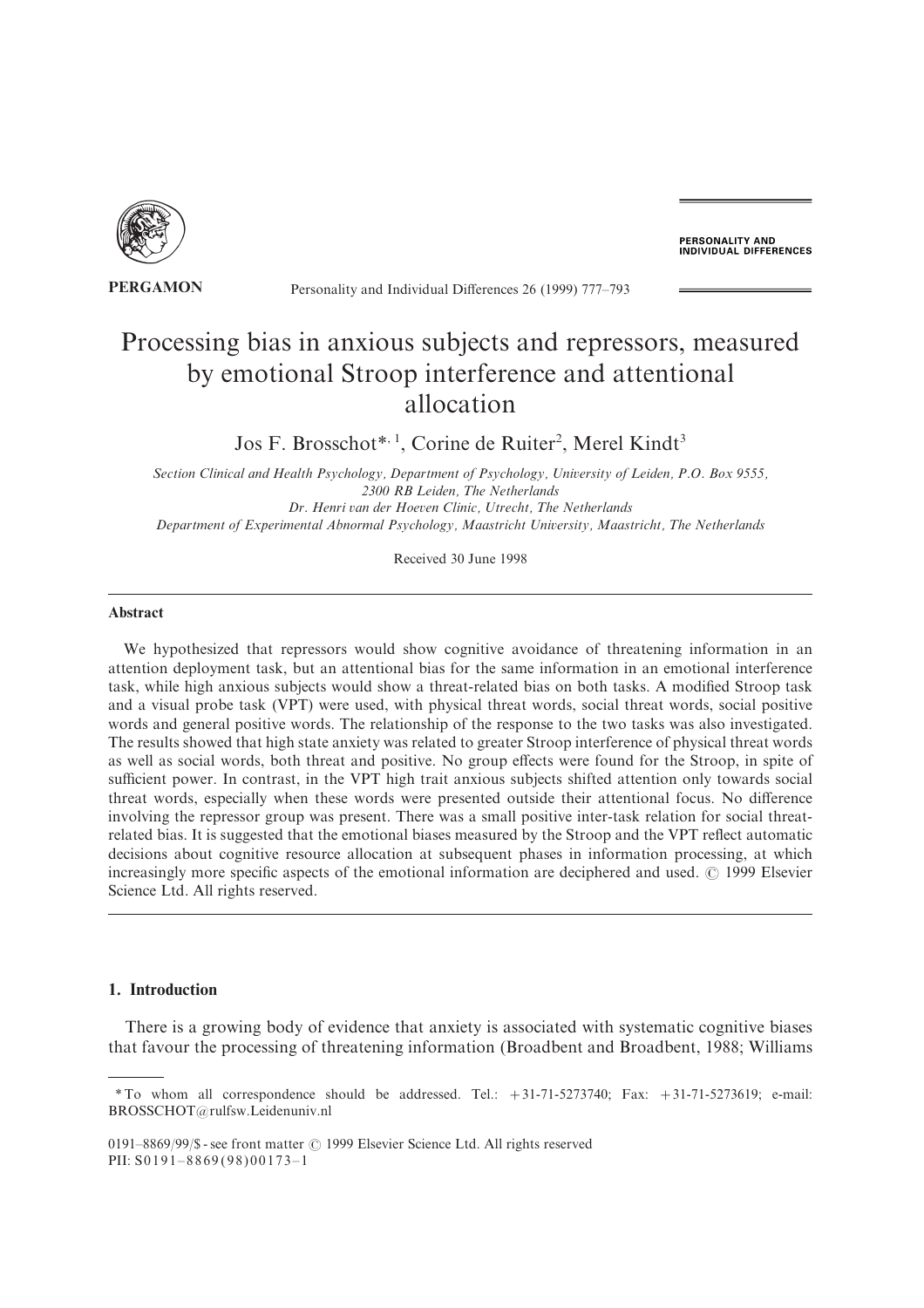et al., 1988; Mathews et al., 1989; Mineka and Sutton, 1992). In general, these biases are explained by assuming an allocation of attentional resources or processing resources for threat information. However, the nature of these anxiety-related biases is still poorly understood. Moreover, it is questionable whether these biases are simply absent in low anxious individuals or whether these individuals show the opposite pattern, i.e. actively avoiding the processing of threat information. Several studies have produced an inconsistent picture of the pattern of biases in low anxious individuals (e.g. MacLeod et al., 1986; Dawkins and Furnham, 1989; Fox, 1993 1994; Myers and McKenna, 1996) and the clarification of this picture may have consequences for the understanding of cognitive processing in anxiety (de Ruiter and Brosschot, 1994). Two problems seem to be at the heart of the confusion and will be addressed in this study. One is that both low anxious groups and high anxious groups may be far from homogeneous with respect to their reactions to threat information. A second cause for confusion is that the different tasks used to study anxiety-related cognitive bias do not actually measure the same process or measure different aspects of the same process.

First, results from a range of studies show that low anxious individuals are a rather heterogeneous group with respect to their behaviour under stressful conditions. A large subgroup shows physiological and behavioural reactions that are not compatible with their low trait anxiety scores on a paper and pencil test. Such reactions also include performance on tasks that are used to measure cognitive bias for threat information. The subgroup that displays these contradictory responses is defined by low scores on trait anxiety as well as high scores on a measure of "defensiveness" (the Marlowe–Crowne social desirability scale: MC, Crowne and Marlowe, 1960). They are called "repressors" (REP) and are distinguished from so-called "truly low anxious" (TLA), subjects who also score low on defensiveness. High anxious subjects are similarly divided into "high  $defensive/high$  anxious" (HD/HA) subjects, who score high on both scales and "high anxious" (HA) subjects, who score high on anxiety and low on defensiveness. This division into subgroups on the basis of defensiveness scores is based on a series of studies inspired by the work of Weinberger et al. (1979). Several of these studies have demonstrated that while subjects with a repressor (REP) coping style seem to be low anxious, they are more like high anxious subjects in their physiological and nonverbal reactions to stressors[ The magnitude of their reactions might even exceed those of high anxious subjects (Weinberger et al., 1979; Asendorpf and Scherer, 1983; Jamner et al., 1988; Esterling et al., 1990; Bonanno et al., 1991). In other words, while objective measures among REP subjects indicate the presence of anxiety, subjective measures do not.

In line with these findings, Dawkins and Furnham (1989) showed that REP subjects demonstrated more threat-induced decrement in reaction time for threat words on a modified Stroop task, even more than commonly found among HA subjects. In fact, the interference by threat words was twice as high for REP subjects than for HA subjects, while there was no interference at all in TLA subjects. Fox (1994) repeated this experiment, but she did not find the same interaction between group and word type. An explanation for this non-replication of the Dawkins and Furnham results could be that Fox administered words of different valence randomly and in a trial-by-trial fashion, while Dawkins and Furnham used blocked presentations of similar word types with the traditional format of the Stroop task. In a blocked trial, repeating words of the same category may lead to stronger priming (Broadbent and Gathercole, 1990). Thus, only when blocked trials are used, may the interference effects be robust enough to detect the influences of the REP coping style.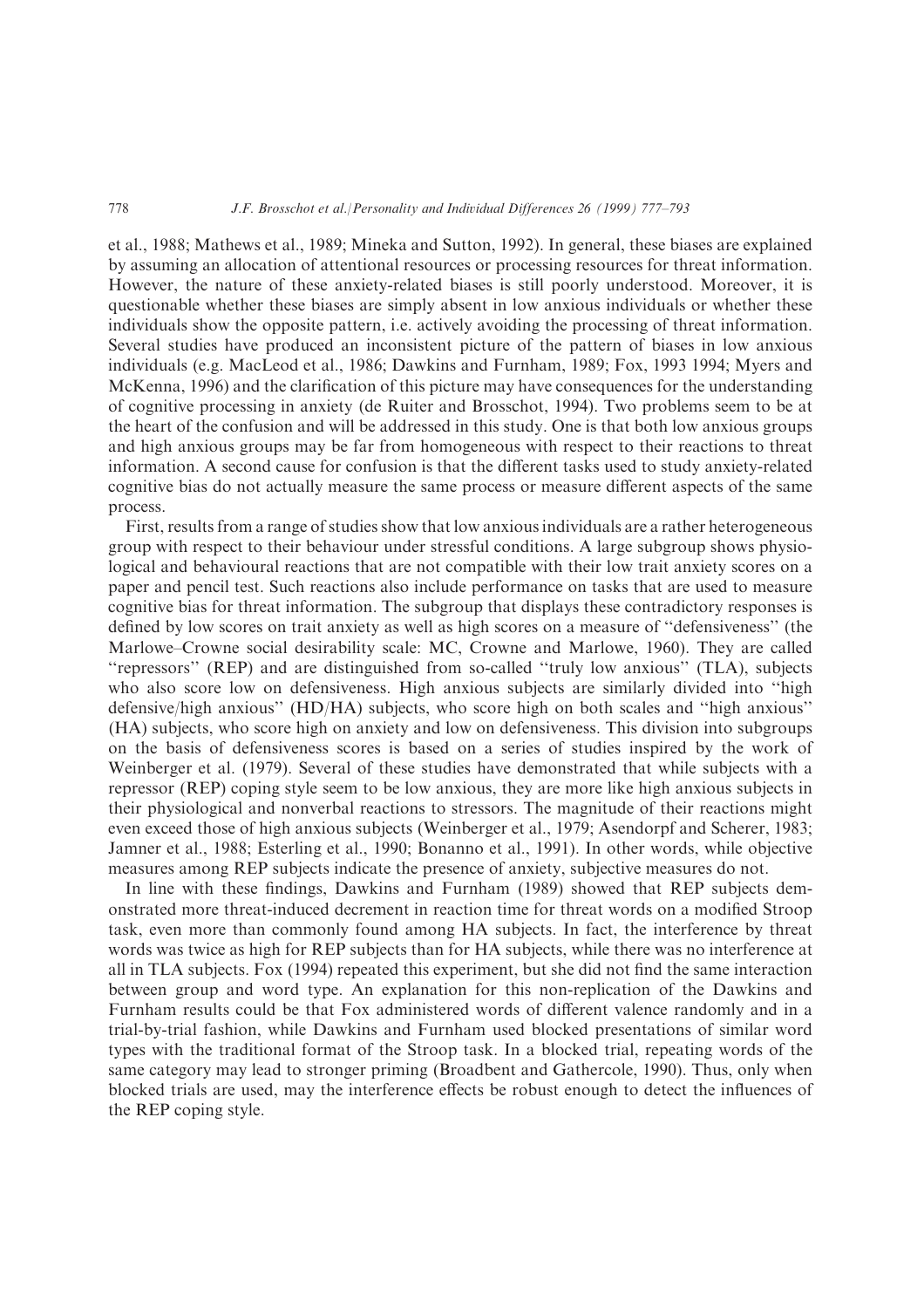If the Dawkins and Furnham results are replicated\ they will add support to the view that REP subjects are in fact high anxious subjects who claim not to be anxious on self-report measures. An emotional interference effect as shown in their study may then be seen as proof of a cognitive bias for threat words in REP subjects, consistent with the usual interpretation of these results in anxious subjects (MacLeod and Mathews, 1991). On the other hand, other similar cognitive experimental studies suggest an alternative interpretation. Myers and McKenna (1996), using socially threatening words and a more extreme selection of repressors\ reported the exact opposite of Dawkins and Furnham. In their study, all groups *except* the REP subjects showed higher interference for socially threatening words. Myers and McKenna interpreted these findings suggesting that REP subjects avoid the processing of social-emotional information. In two other studies REP subjects show the opposite of the HA reaction pattern: again, REP subjects seem to avoid and even actively inhibit threat information, when compared with other groups of subjects  $(Fox, 1993, 1994)$ . In one of these experiments, Fox (1993) used a task for attentional deployment, the visual probe paradigm developed by MacLeod et al. (1986). In this task, two words are presented on a computer screen, while the subject has to name aloud the top word and ignore the bottom word. Following the display of the words, a visual probe (a black dot) may appear on the location of a word and the subject is asked to push a button as soon as this happens. Attentional allocation is believed to be measured by the reaction time  $(RT)$  to this visual probe. The rationale is that the faster the subject reacts to a given dot location, the more the subject's attention is drawn by that location. On the other hand, the longer it takes to push the button for a given dot location, the more the subject's attention is drawn by the opposite location. When both these conditions are fulfilled for threat words, attentional bias for threat words is thought to be present. Using this paradigm, MacLeod et al. (1986) and Mogg et al. (1992) found that anxious patients showed an attentional bias for threatening social and physical words, while control subjects showed the reverse pattern. Fox  $(1993)$  replicated this finding for high trait anxious subjects  $(i.e. HA$  subjects), but only for social threat words. She also showed that low trait anxious subjects, that were also REP subjects, shifted their attention away from social threat words, while "truly" low trait anxious TLA individuals did not show a consistent attentional pattern.

In another study, Fox (1994) showed a specific threat-related "negative priming" effect for REP subjects, which was not present in the HA subjects or TLA subjects. In a negative priming paradigm\ a reaction to a target stimulus is delayed when the same stimulus or a semantically related stimulus has to be ignored in the previous trial. This delay (negative priming) is interpreted as a measure of cognitive inhibition. By using stimuli of neutral and threat categories, it was demonstrated that the reactions of REP subjects, when compared to the other subjects, were more delayed if the repeated stimulus was a threat word than when it was a neutral word. HA subjects, on the other hand, had slower reactions to all stimuli after a threat stimulus that had to be ignored. Fox concluded that in this task REP subjects seem to inhibit threat information more effectively than either HA or TLA subjects. In contrast, HA subjects seemed to have difficulty inhibiting the threat information  $-$  at least until the next trial.

Thus, both Fox's visual probe study and her negative priming study support the notion that REP subjects are characterized by cognitive *avoidance* of threat information. Although this is clearly consistent with the usual interpretation of the repressor coping style, it is not immediately clear how these results can be reconciled with the higher threat-induced *bias* of REP subjects in a Stroop task (Dawkins and Furnham, 1989). This might be explained if one takes into account the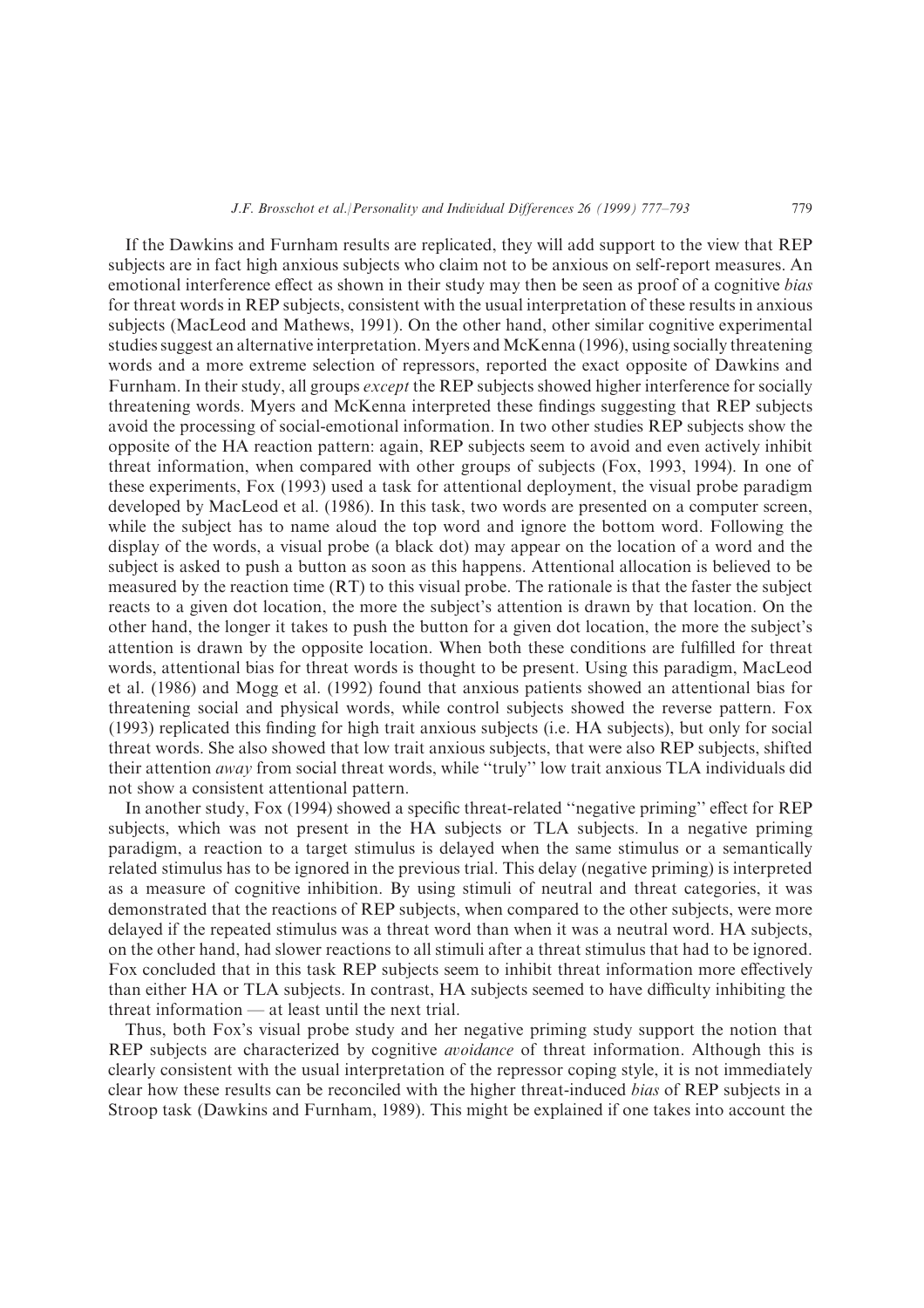stage of information processing at which these tasks are directed and the spatial properties of the tasks. One of the differences between the Stroop task and the other tasks — the visual probe task and negative priming task — is that the Stroop task measures reactions to simultaneously presented stimuli, while the other two tasks measure reactions to the stimulus presented immediately after the threat stimuli. Considering that in the visual probe task and the negative priming task the critical measures occur 300 to 500 ms after the presentation of the threat stimulus, these tasks are probably measuring different mechanisms than the Stroop task does. Another important difference between the tasks is that in the Stroop task, the critical threatening information is integrated in the attended stimuli\ while in the VPT half of the threatening and attended stimuli are spatially separate (but all pairs of threatening and attended stimuli are "separated" in time). Both these differences might explain the contrasting effects found for repressors in the tasks. It may be possible that compared to HA subjects, REP subjects have as much (or even more) difficulty inhibiting threat information *during* reacting to the  $-$  integrated  $-$  target, reflected in higher threat-related interference in the Stroop task (Dawkins and Furnham, 1989). However, in contrast to HA subjects, they may succeed in cognitive avoidance in a *later* processing stage, especially when the target is spatially separated from threat. This would be reflected in an attentional bias away from threat information in the visual probe task and a better inhibition of threat information in a negative priming task  $(Fox, 1993, 1994)$ .

In summary, it seems that the presence of a selective bias for threat information in low anxious persons is dependent on their "defensiveness". Part of the low anxious subjects are characterized by an avoidant or "repressive" style of reacting to stressors. An attentional bias for threat information (resembling the bias found in high trait anxious subjects (Dawkins and Furnham, 1989)) as well as avoidant processing of threat information has been found for these repressors  $(Fox, 1994)$ . This avoidant style may be detected depending on which task is used to tap it.

The present study serves two main goals. One is to try to replicate the differential findings of processing bias and cognitive avoidance for REP, HA and TLA subjects. This is done with the aid of the two paradigms that are most frequently used in cognitive bias studies in anxiety, the visual probe task (VPT; Fox, 1993) and the modified Stroop task (Dawkins and Furnham, 1989; Fox, 1994). Our other aim was to investigate the degree to which a different cognitive mechanism is tapped by these two tasks. To our knowledge, such a comparison within subjects of the two tasks has not been previously undertaken. For this purpose, we have studied the convergence of the biases measured by both tasks for different emotional words. Such an analysis would show whether or not and to what extent, the two tests measure a similar mechanism.

We had several expectations. Firstly, in line with Dawkins and Furnham  $(1989)$ , we expected that interference by threat words would be higher in REP subjects than in HA subjects and higher in the latter than in TLA subjects. Secondly, we expected that REP subjects would shift their attention away from social threat words in the VPT, in comparison to physical threat words  $(Fox,$ 1993) and, additionally, to positive words, while HA subjects were expected to shift their attention toward social threat words. Thirdly, we thought TLA subjects would show no selective bias in either task. Fourthly and exploratively, we correlated response latencies for the emotional Stroop trials with the VPT indexes that are used to express emotional bias in the VPT.

As an additional check, we also used positively valenced social words in both tasks, in addition to general positive words, in order to investigate whether the expected biases for social words pertain to the semantic category of general social information, instead of to the specific threatening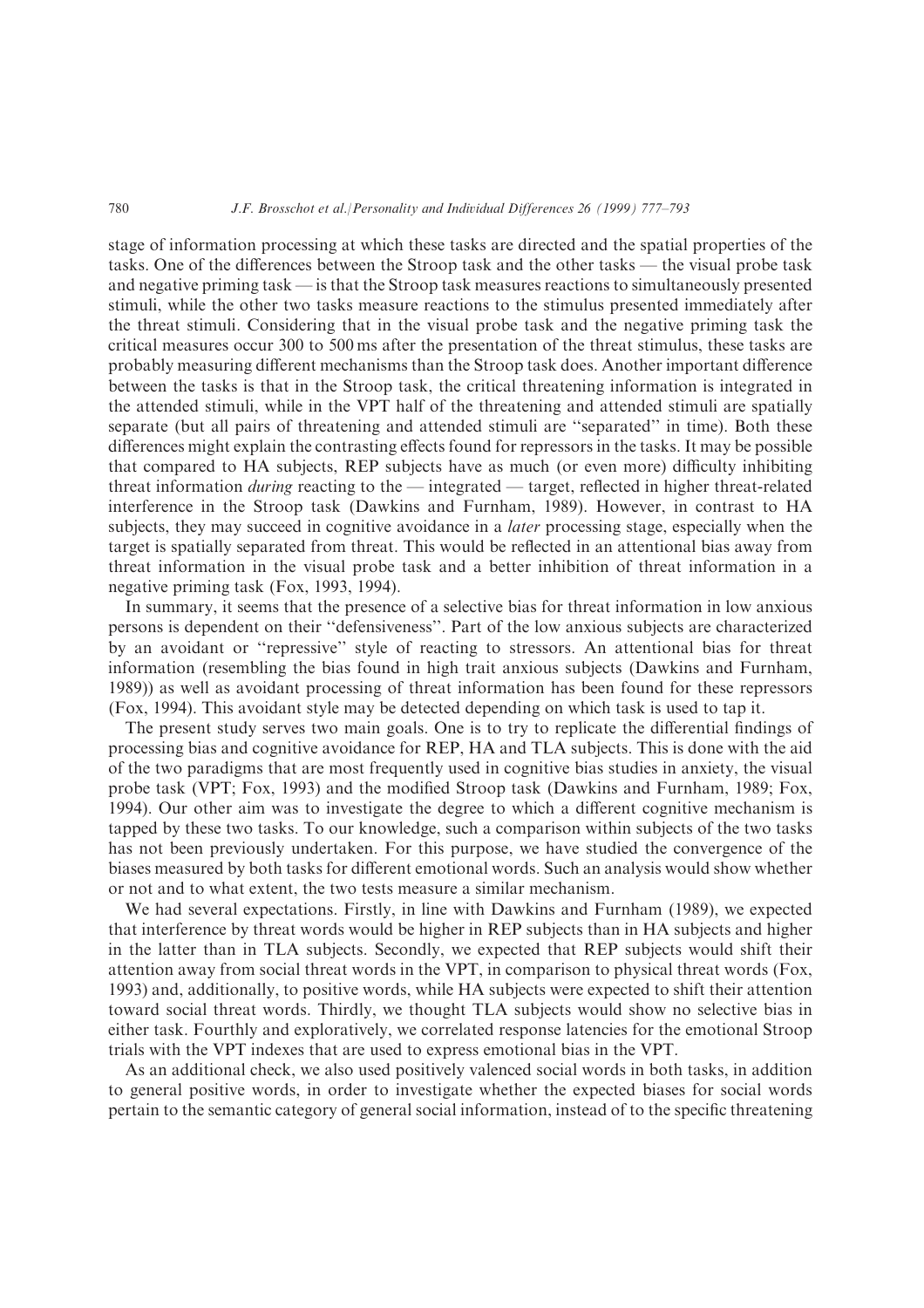content (see also Mathews and Klug, 1993). Furthermore, unlike Dawkins and Furnham (1989) and Fox  $(1993)$ , we took care to include the HD/HA group. Most studies using Weinberger et al.  $(1979)$  repressor operationalization were performed without this group, mainly because it is difficult to find enough  $HD/HA$  subjects. It is obvious, however, that without this category no final conclusions can be drawn with regard to the independent contributions of defensiveness and trait anxiety. Finally, we included *state anxiety* in the analyses, since attentional bias for threat is most often found when trait as well as state anxiety is high (Broadbent and Broadbent, 1988; MacLeod and Mathews, 1988).

## 2. Method

# 2.1. Subjects

Sixty-nine first-year students, recruited from a large pool of psychology students, served as subjects in the experiment, participating for either course credit or a small amount of money. Their age ranged from 18 to 42 yr (mean =  $22.2$  yr), 50 subjects were female, 19 were male. The subjects were divided according to their scores on defensiveness on the Marlowe–Crowne scale  $(MC^{\dagger})$ Crowne and Marlowe, 1960; Hermans, 1967) and their trait anxiety scores on the Spielberger trait anxiety inventory (STAI; van der Ploeg et al., 1979). We used a shortened version of the MC (Hermans, 1967) and like Weinberger et al.  $(1979)$ , the medians of both scales were chosen to split the subjects into four groups: 15 REP subjects (high MC/low STAI), 15 HD/HA (high MC/high STAI, 11 TLA (low MC/low STAI) and 10 HA (low MC/High STAI). Eighteen subjects scored on a median and were therefore left out. Fifteen subjects is sufficient to find a similar effect size as was found by Dawkins and Furnham (1989). State anxiety was measured before the tasks, using the state version of the STAI (van der Ploeg et al., 1979).

## 2.2. Materials

Five different stimulus categories of 36 words were used. There were two threat categories: social threat (e.g. lonely, stupid etc.) and physical threat (e.g. infection, cancer). We used social positive  $(e.g., respect, intelligent)$  and general positive  $(e.g., funny, optimist)$ , respectively, as "emotional counterparts". Finally, a neutral category of words was employed (e.g. wallpaper, automatic). This category was used to control for inter-group differences in reaction times. The words were chosen from Asmundson et al.  $(1992)$ , Phaf et al.  $(1992)$ , Fox  $(1993)$  and Mathews and Klug  $(1993)$ . The words in the different categories were matched on lexical frequency, number of syllables and on the extent to which they were representative of their respective categories. There was no information available on emotionality of the words. In both the Stroop task and the VPT, words in the five categories were administered in corresponding blocks. These blocks were randomized per subject and words within the blocks were also randomized.

For the Stroop task, 12 words of each category were chosen at random from each of the five categories. The Stroop words were matched between the categories on word frequency and number of syllables. Each word block was presented three times, resulting in  $(12 \times 5 \times 3 = 0)$  180 trials in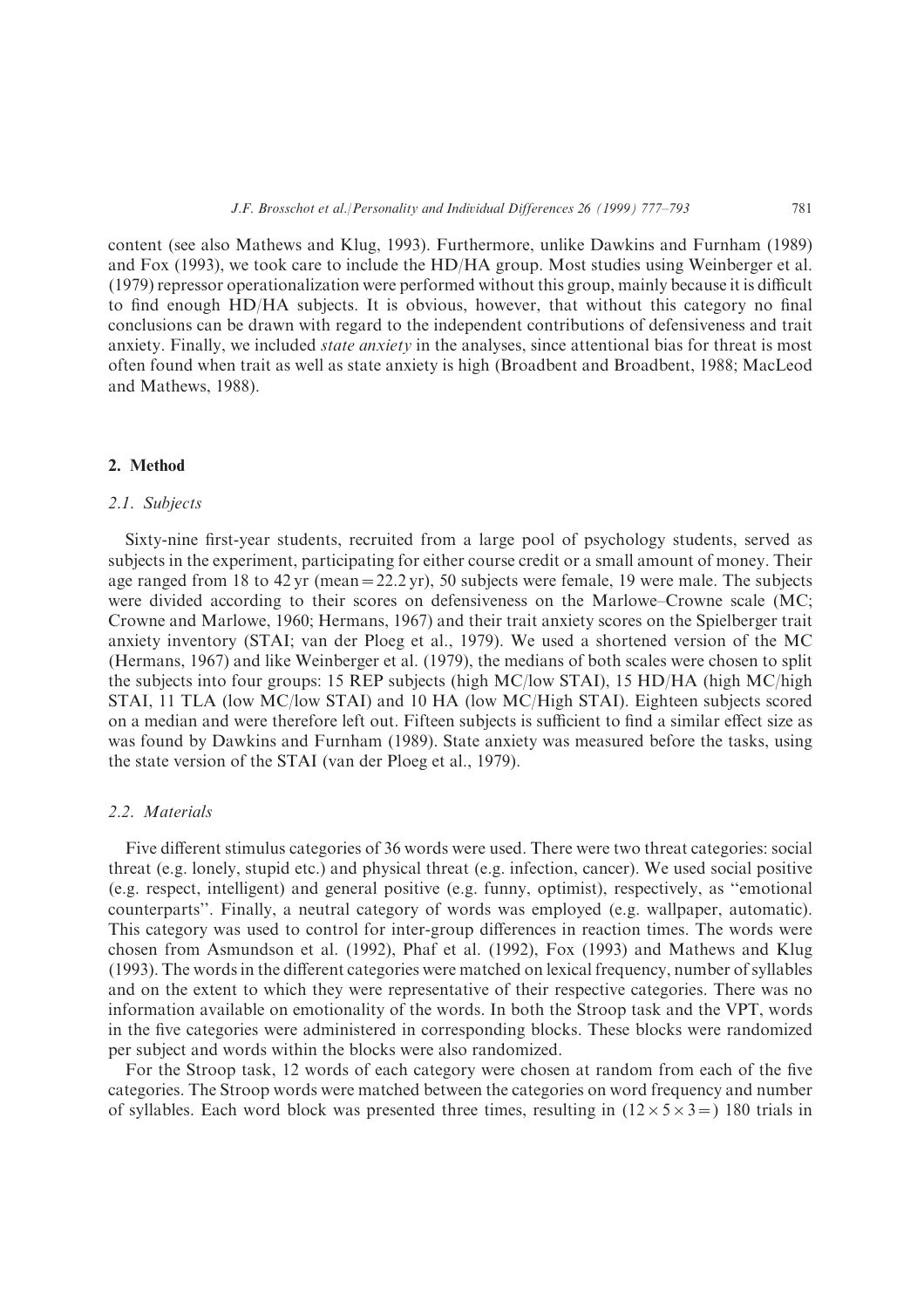$(5\times3=)$  15 blocks. At the start of the Stroop task, 15 non-experimental neutral words were introduced for practice trials.

The remaining 24 words for each of the five categories were applied in the VPT. Each category word and neutral word pair was matched with respect to word frequency and number of syllables. For this task, another 240 matched extra neutral words were employed to create 120 filler pairs. Five blocks were presented to each subject, consisting of 24 critical word pairs (category word and neutral word) and the 120 filler word pairs. In total,  $(5 \times (24 + 120)) = 720$  word pairs were used in the VPT.

# 2.3. Apparatus

#### 2.3.1. Stroop task

The Stroop words were presented to the subject via an IBM-compatible Laser microcomputer and a Sanyo 12-inch (30.5 cm) colour monitor. Before the presentation of each word, a fixation square appeared on the centre of the screen for 500 ms. After that, each word was shown at the same location in one of four colours (red, yellow, blue and green). The words were displayed in lower case and were 6 mm high. In each trial, the word remained on the screen until the subject had started to name its color aloud. Using a voice key, the reaction time (time between onset of word presentation and the detection of the vocal response) was registered per word with 1-ms accuracy. When there was no reaction within 3000 ms, the trial was considered to have failed and registered as an error. The experimenter marked errors due to vocalizations and other sounds and marked the color that the subjects named with a separate keyboard.

#### 2.3.2. Visual probe task

The VPT words were presented via the same computer configuration as the Stroop words. The program presented each of the word pairs briefly (500 ms), with the words separated on the vertical axis of the screen by a distance of 1.2 inch  $(3 \text{ cm})$  (visual angle less than 2 degrees). In each of the five blocks (four emotional blocks and one neutral block), dot probes occurred on 24 randomly chosen neutral word pairs and on all critical word pairs. In addition, half of the probes replaced the upper word, while the other half replaced the lower word, with equal probability of locations for each emotional category. A small fixed interval of 25 ms was introduced between the termination of the word display and presentation of the dot probe. In trials without probes, the next pair of words followed after 1 s; on probe trials, the dot remained until the subjects responded. Word position and probe position gave rise to four different conditions and the categories were evenly distributed over these conditions (6 words in each) for each subject. The program balanced the word pairs over the conditions and subjects in such a way that every word pair had appeared once in each of the 4 conditions after each group of 4 subjects. Every session started with 6 practice trials. RTs to dot probes in the VPT are thought to reflect the extent to which the subject's attention is drawn (or moved away) from the location where a word of certain emotional valence has just been displayed. RTs to dot probes at the position of the critical emotional word are assumed to be smaller when attention is drawn to the word ("congruent" condition). In contrast, RTs to dot probes that appear on the other location are assumed to be larger when attention is drawn to the critical word ("incongruent" condition).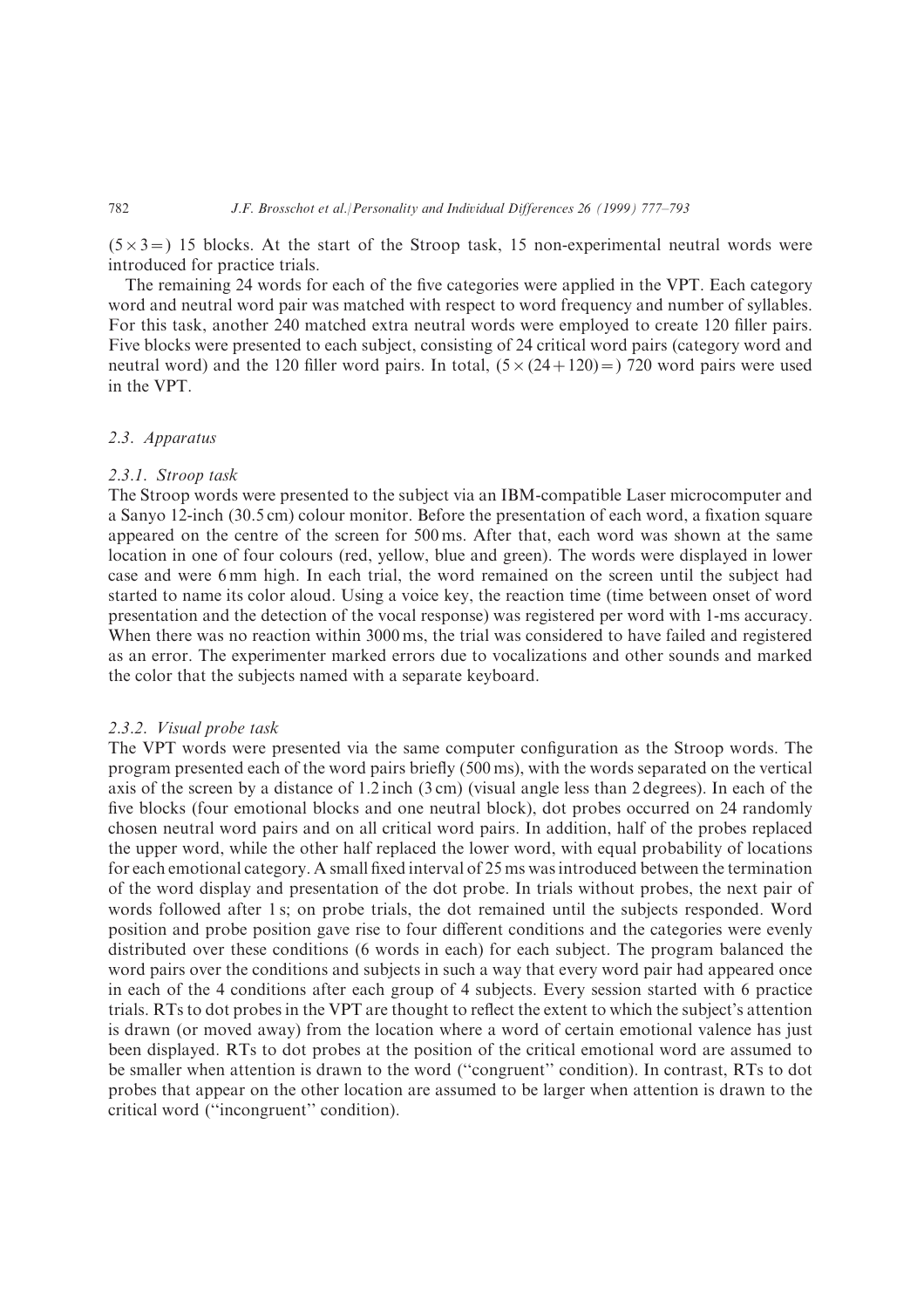# 2.4. Procedure

Subjects were told that the experiment was about reaction time and attention. Each subject was presented a Stroop task and a VPT. The order of tasks was randomized. There was a 30 min interval between the tasks in which the above-mentioned questionnaires (see "subjects") and some other questionnaires were filled in by the subjects, that did not pertain to the current research questions.

In the Stroop session, the subjects were asked to name aloud as fast as possible the color of each word presented on the screen. In the VPT, they were asked to read aloud the top word as soon as it appeared and press a button (under the fingers of their right hand) as soon as a dot appeared (see also MacLeod et al., 1986).

## 2.5. Analysis

For the two tasks, analyses of variance (ANOVA's) for repeated measures were performed on the RTs for the 4 emotional word categories. The between-subjects factors were group (REP vs. HD/HA vs. TLA vs. HA), state anxiety (median split) and order of presentation of the tasks. For the Stroop task, there was one within subject factor: Category (social negative vs. social positive vs. physical negative vs. general negative). For the VPT, there were three within subject factors: category, emotional word position (under vs. up) and dot position (idem). If visual attention was allocated differently for the 4 categories and the four groups, then this should be indicated by a  $4$ way interaction group  $\times$  category  $\times$  emotional word position  $\times$  dot position. To explore the VPT findings further, an index of attentional bias was used that is proposed by several authors to facilitate the understanding of the otherwise complex interactions in this task (MacLeod et al., 1986; Mogg et al., 1992; Fox, 1993). This index is calculated for each of the emotional word types as follows:  $[$ (word up and dot under $)$ − (word under and dot under) $]$ + $[$ (word under and dot  $up$  − (word up and dot up)] divided by two. The rationale underlying this index is that the presence of an anxiety-related attentional bias requires two differences between anxious subjects and controls: (1) *faster* RTs for trials that are *congruent* with respect to emotional word position and dot position (both emotional word and dot in same location); and  $(2)$  slower RTs for incongruent trials (emotional word and dot in different locations). A relatively high *positive* index value for trials from an emotional category is interpreted as meaning that the subject's attention is allocated to the location where a word belonging to this category appeared. In contrast, a relatively high negative index value indicates that the subject shifted attention away from these words. The neutral category was not used in the analysis of the VPT, for the obvious reason that "incongruent" and "congruent" trials do not exist for neutral words against the background of other neutral words. The neutral category was also not used in the Stroop analysis, for the following reasons. Preliminary analysis showed that there was no group difference for neutral words (see results section). Adding these words to the analyses would decrease power. Additional analyses with neutral words included did not change any of the results, except for slightly enhancing  $p$ -values. The main interest of the current study is, like in Fox' studies, the difference between groups in their reactions to emotional words.

Finally, to compare the responses on the Stroop and the VPT, hierarchical regression analysis was used for each of the word categories. In each of the analyses, RTs to neutral trials were entered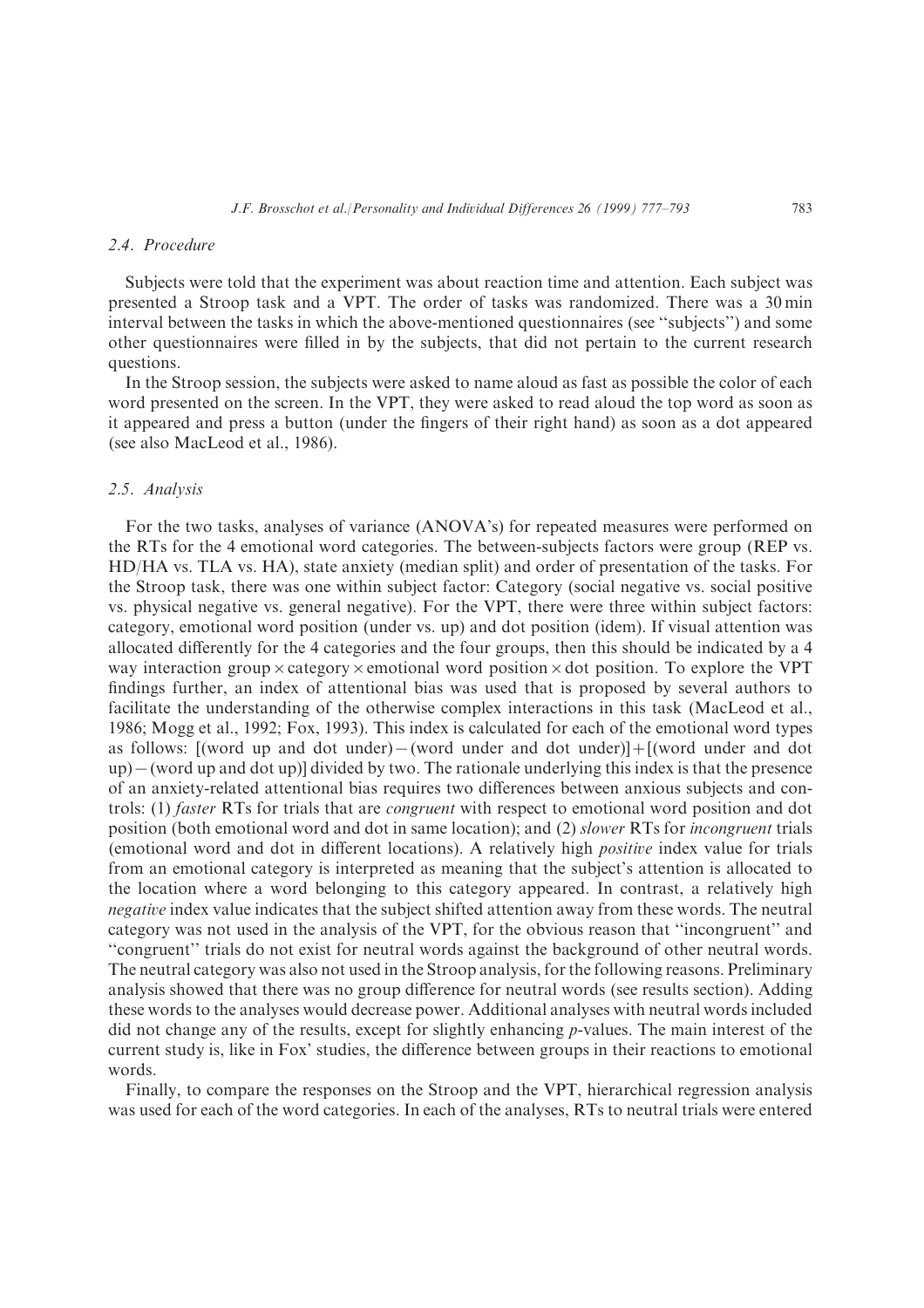| Mean trait anxiety scores and defensiveness scores for the experimental groups |                       |                              |                         |                       |  |
|--------------------------------------------------------------------------------|-----------------------|------------------------------|-------------------------|-----------------------|--|
|                                                                                | Repressors            | High def./high trait anxious | Truly low trait anxious | High trait anxious    |  |
| Trait anxiety<br>Defensiveness                                                 | 31.5(3.7)<br>7.5(1.3) | 45.4 (5.4)<br>7.3(1.2)       | 31.5(2.8)<br>3.5(0.7)   | 43.0(4.1)<br>3.4(1.1) |  |

Table 1 Mean trait anxiety scores and defensiveness scores for the experimental groups

Standard deviations are in brackets.

as a first predictor, to control for the expected high correlation of general reaction speed on both tasks.

## 3. Results

#### 3.1. Defensiveness and anxiety scores

Mean scores of the Spielberger trait anxiety scale and the MC scale are shown in Table 1. The 4 groups differed in trait anxiety  $(F(3,47) = 41.6; P < 0.001)$  and MC-defensiveness  $(F(3,47) = 52.5;$  $P < 0.001$ ). Student–Newman–Keuls (SNK) tests for multiple comparisons revealed that HA and HD:HA subjects had higher trait anxiety scores than REP and TLA subjects and that REP and HD/HA subjects had higher defensiveness scores than HA and TLA subjects. These scores are very much like those in, for example, the studies of Fox  $(1993, 1994)$ , corrected, of course, for the fact that we used a shortened version of the MC.

#### 3.2. Stroop task

In the Stroop task, the number of errors in color naming and other errors never exceeded  $6\%$ of the total number of trials per category/subject (mean error percentage was  $1.4\%$ , with a standard deviation of 0.86%). There were neither differences in number of errors between the groups nor between the word categories. There were no effects or interaction effects involving group or any of the others factors on the RTs to neutral trials. Therefore, there was no need to use neutral RTs as a covariate in the analyses of the emotional trials. The ANOVA for repeated measures of the RTs scores (see Table 2) showed no order of presentation effect. Further analyses were performed

| Table 2                                                                                                           |  |  |  |
|-------------------------------------------------------------------------------------------------------------------|--|--|--|
| Mean reaction times (ms) and standard deviations in the Stroop task for each category and each experimental group |  |  |  |

| Repressors | high def./high trait anxious | Truly low trait anxious | High trait anxious |
|------------|------------------------------|-------------------------|--------------------|
| 644 (65)   | 652 (88)                     | 643 (87)                | 657 (89)           |
| 637 (75)   | 640 (85)                     | 620 (90)                | 639 (100)          |
| 632 (75)   | 623 (60)                     | 632 (99)                | 631 (93)           |
| 626 (73)   | 630 (68)                     | 627(101)                | 627 (72)           |
|            |                              |                         |                    |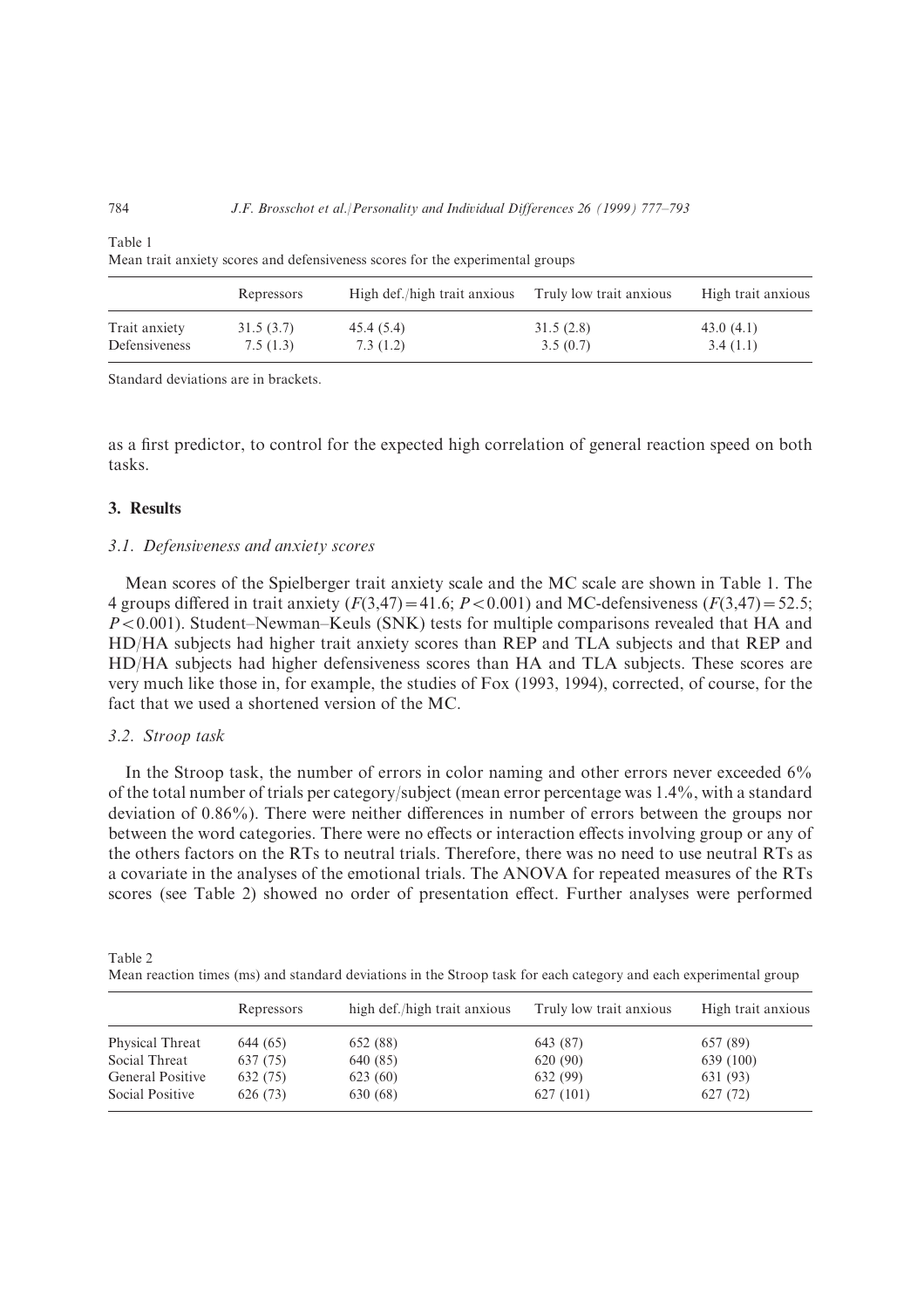J.F. Brosschot et al. Personality and Individual Differences 26 (1999) 777–793 6785

| cach category and fow versus ingh state anxiety |                   |                    |  |  |
|-------------------------------------------------|-------------------|--------------------|--|--|
|                                                 | Low state anxiety | High state anxiety |  |  |
| Physical threat                                 | 630 (70)          | 656 (87)           |  |  |
| Social threat                                   | 620 (81)          | 642 (87)           |  |  |
| General positive                                | 618 (70)          | 629 (83)           |  |  |
| Social positive                                 | 610 (66)          | 643 (82)           |  |  |

Mean reaction times (ms) and standard deviations in the Stroop task for each category and low versus high state anxiety

Table 3

without this factor. There was a main effect of category  $(F(3,41) = 6.1, P < 0.01)$ . Post hoc t-tests showed that this effect was due to the fact that RT for physical threat words  $(641 \text{ ms})$  was longer than for the other 3 categories: social threat words  $(629 \text{ ms}; t(67) = 2.4, P < 0.05)$ , general positive words  $(622 \text{ ms}; t(67) = 4.1, P < 0.001)$  and social positive words  $(624 \text{ ms}; t(67) = 3.5, P < 0.001)$ . There was no effect or interaction effect involving group, but there was a trend  $(P<0.10)$  toward an interaction between state anxiety and category. When the group factor was removed from the analysis, this interaction was significant  $(F(3,63) = 2.9, P < 0.05)$ . This was further explored by ANOVAs over the four categories, separately for low and high state anxiety groups (divided on the median). The mean RTs for each anxiety group are displayed in Table 3. The effect of Category was stronger for high state anxiety  $(F(3,27)=8.1, P=0.001)$ , than for low state anxiety  $(F(3.34) = 3.44, P < 0.05)$ . Student's t-tests for paired samples within the groups showed that RTs of low anxious subjects were *higher* on physical threat trials  $(630 \text{ ms})$  than on the three other emotional types of trials: general positive trials  $(618 \text{ ms}; t(36)=2.1, P<0.05)$ , social positive trials  $(610 \text{ ms}; t(36) = 3.29, P < 0.01)$  and  $-$  marginally significant  $-$  on social threat trials  $(620 \text{ ms};$  $t(36) = 1.8$ ,  $P < 0.10$ ). For high anxious subjects, the effects were quite different, in that RTs on the general positive trials, rather than on the physical threat trials, differed significantly from other trials: RTs on general positive trials  $(629 \text{ ms})$  were *lower* than on physical threat trials  $(656 \text{ ms})$ ;  $t(29)=3.8, P<0.001$ , on the social positive trials  $(643 \text{ ms}; t(29)=3.4, P<0.01)$  and, marginally, the social threat trials  $(642 \text{ ms}; t(29) = 1.8, P < 0.10)$ . Thus, it appeared that, while low state anxious subjects react slower to physical threat words than to all other word types, high state anxious subjects react slower to physical threat words *and* both types of social words than to general positive words. From Table 3, it can be seen that the difference between the low and high anxious subjects is higher for physical threat words (26 ms), social threat words (22 ms) and social positive words  $(33 \text{ ms})$  than for general positive words  $(11 \text{ ms})$ .

#### 3.3. Visual probe task

For the VPT, there was also no effect of Order and no effect or interaction effect involving state anxiety and therefore these factors were removed from further analyses. As might be expected, RTs were faster when the dot replaced the upper word that was to be named aloud (486 ms) than when it replaced the lower word location  $(517 \text{ ms}; t(63) = -2.96, P < 0.01)$ . Again, There were no effects or interaction effects on the neutral RTs to neutral trials. Thus, there was no need to use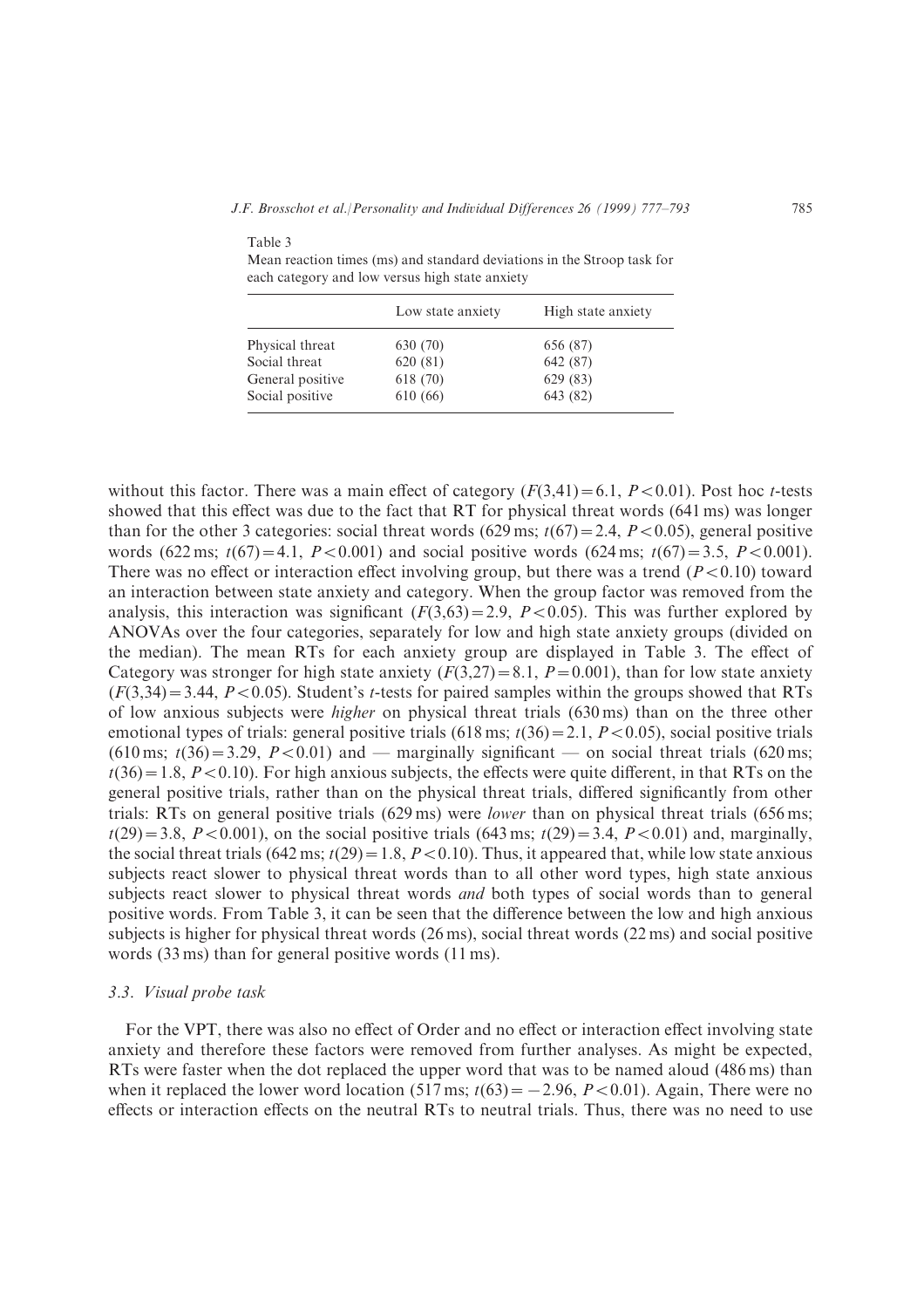#### Table 4

Mean reaction times (ms) and standard deviations in the visual probe task (VPT) for each category and each experimental group, separated by dot position and emotional word position

|                                       | Repressors | High def./<br>high trait anxious | Truly low<br>trait anxious | High trait<br>anxious |
|---------------------------------------|------------|----------------------------------|----------------------------|-----------------------|
| <b>Physical Threat</b><br>Congruent:  |            |                                  |                            |                       |
| dot low/word low                      | 465 (86)   | 506 (144)                        | 473 (72)                   | 484 (66)              |
| dot high/word high<br>Incongruent:    | 458 (100)  | 462 (130)                        | 435 (77)                   | 459 (108)             |
| dot low/word high                     | 504 (153)  | 487 (112)                        | 450 (64)                   | 427 (65)              |
| dot high/word low                     | 471 (86)   | 486 (98)                         | 464 (74)                   | 456 (70)              |
| <b>Social Threat</b><br>Congruent:    |            |                                  |                            |                       |
| dot low/word low                      | 465(104)   | 468 (125)                        | 475 (105)                  | 493 (170)             |
| dot high/word high<br>Incongruent:    | 473 (116)  | 442 (119)                        | 428 (73)                   | 434 (89)              |
| dot low/word high                     | 458 (95)   | 473 (121)                        | 442 (66)                   | 484 (97)              |
| dot high/word low                     | 489 (136)  | 476 (115)                        | 478 (103)                  | 504 (111)             |
| <b>General Positive</b><br>Congruent: |            |                                  |                            |                       |
| dot low/word low                      | 482 (104)  | 500 (119)                        | 490 (106)                  | 448 (48)              |
| dot high/word high<br>Incongruent:    | 444 (93)   | 469 (94)                         | 443 (88)                   | 436 (76)              |
| dot low/word high                     | 465(115)   | 484 (105)                        | 447 (74)                   | 451 (112)             |
| dot high/word low                     | 470 (87)   | 495 (121)                        | 458 (78)                   | 445 (75)              |
| <b>Social Positive</b><br>Congruent:  |            |                                  |                            |                       |
| dot low/word low                      | 490 (132)  | 465 (72)                         | 439 (68)                   | 440 (89)              |
| dot high/word high<br>Incongruent:    | 465 (109)  | 445 (80)                         | 441 (77)                   | 509 (149)             |
| dot low/word high                     | 455 (107)  | 465 (89)                         | 455 (72)                   | 411 (62)              |
| dot high/word low                     | 486 (99)   | 487 (83)                         | 471 (101)                  | 438 (72)              |

neutral RTs as a covariate in the analyses of the emotional trials. The RTs for the four emotional categories are displayed in Table 4. Only the interactions involving emotional word  $\times$  dot position were considered. There was a significant group  $\times$  category  $\times$  emotional word position  $\times$  dot position  $((F(9,120) = 2.5; P < 0.05)$  interaction and there were no other significant effects. To facilitate comprehension of this 4-way interaction, we explored it further using the indexes mentioned in Section 2 and used by others (MacLeod et al., 1986; Mogg et al., 1992; Fox, 1993). As explained, a high positive value on these indexes indicates attentional bias, while a high negative index indicates an attentional shift away from the location of the emotional word. These indexes are calculated as  $[$ (word up and dot under) + (word under and dot up) $]-$ [(word up and dot up) + (word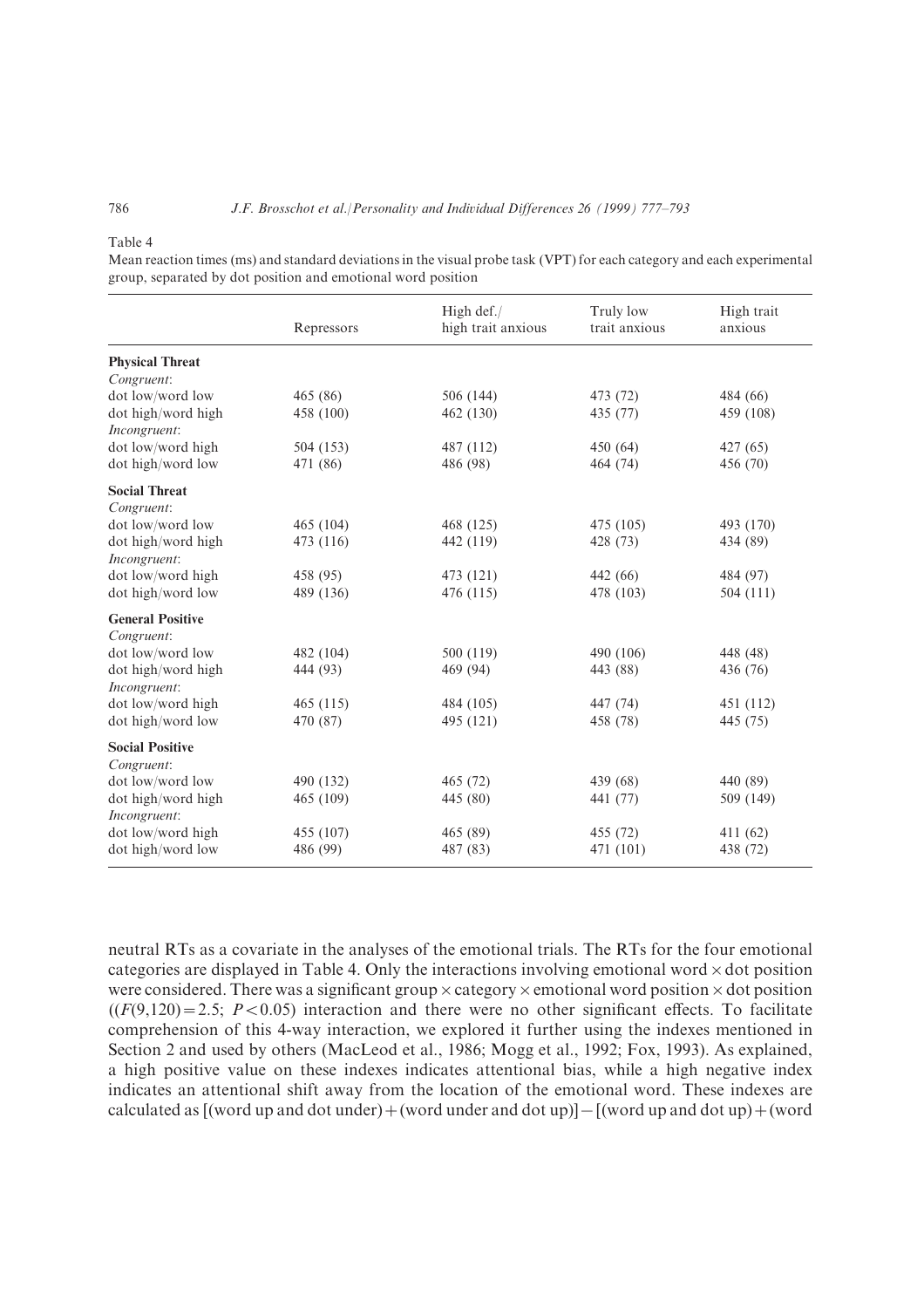Table 5

Indices for attentional bias in the visual probe task (VPT) for each emotional word set and each experimental group:  $(incongruent-congruent)/2$ 

|                  | Repressors | High $\det$ ./<br>high trait anxious | Truly low<br>trait anxious | High trait<br>anxious |
|------------------|------------|--------------------------------------|----------------------------|-----------------------|
| Physical threat  | 26(61)     | $-2(55)$                             | $-5(49)$                   | $-30(43)$             |
| Social threat    | 4(31)      | 21 (90)                              | 8 (76)                     | 31 (86)               |
| General positive | 5(21)      | 5(65)                                | $-14(39)$                  | 8(44)                 |
| Social positive  | $-7(46)$   | 23(44)                               | 23(44)                     | $-50(81)$             |

under and dot under)] divided by two, or  $[(incongruent–congruent)/2]$ . Separate ANOVAs for these indexes for each group (see Table 5) revealed that the interaction category  $\times$  emotional word position × dot position was significant only for HA subjects  $(F(3,24)=3.3; P<0.05)$ . Student's ttests showed that in this group, the social threat index  $(31 \text{ ms})$  differed from the physical threat index  $(-30 \text{ ms})$  and the social positive index  $(-50 \text{ ms})$  and also  $-$  but not significantly  $-$  from the general positive index  $(8 \text{ ms})$ .

An effect of index does not tell whether both the expected incongruent effects and congruent effects are present, or only one of them. Therefore, the VPT results were further explored by performing ANOVAs separately for "congruent" and "incongruent" trials. According to the rationale underlying the VPT, an attentional bias should be reflected in both a faster response to congruent trials and a slower response to incongruent trials. The ANOVAs showed that RTs in congruent social threat trials were only a little bit smaller  $-$  and nonsignificant  $-$  than in physical threat trials  $(-7)$  and social positive trials  $(-11)$ . In contrast, RTs in incongruent social threat trials were much higher than in physical threat trials  $(+55; t(8)=2.5; P<0.05)$  and in social positive trials  $(+71; t(8)=3.9; P<0.01)$ .

## 3.4. Correlations between the Stroop and VPT

The RTs in the neutral trials of the Stroop and VPT were modestly correlated  $(r=0.36; P<0.01)$ , for all VPT trials. The correlation was somewhat slighter when the dot position in the VPT was low  $(r=0.28; P<0.05)$  than when it was high  $(r=0.38; P<0.01)$ . This is not surprising considering that the VPT trials with upper dot positions resemble Stroop trials somewhat more than those with lower dot positions, the similarity being the greater spatial integration of the stimuli (word and respectively color and dot).

RTs to the four emotional word categories on the Stroop test were regressed on the corresponding VPT indexes, after partializing out the effect of neutral Stroop trials. Of the four tests, the partial correlation for social threat words was — marginally — significant and negative (part  $r = -0.21$ ;  $P < 0.10$ ). Separate regression analysis were performed for the congruent and incongruent VPT trials. These showed that for social threat words, Stroop RTs were significantly related to congruent trials (part  $r=0.18$ ;  $P<0.05$ ), but less so and insignificantly to incongruent trials (part  $r=0.07$ ,  $NS$ ).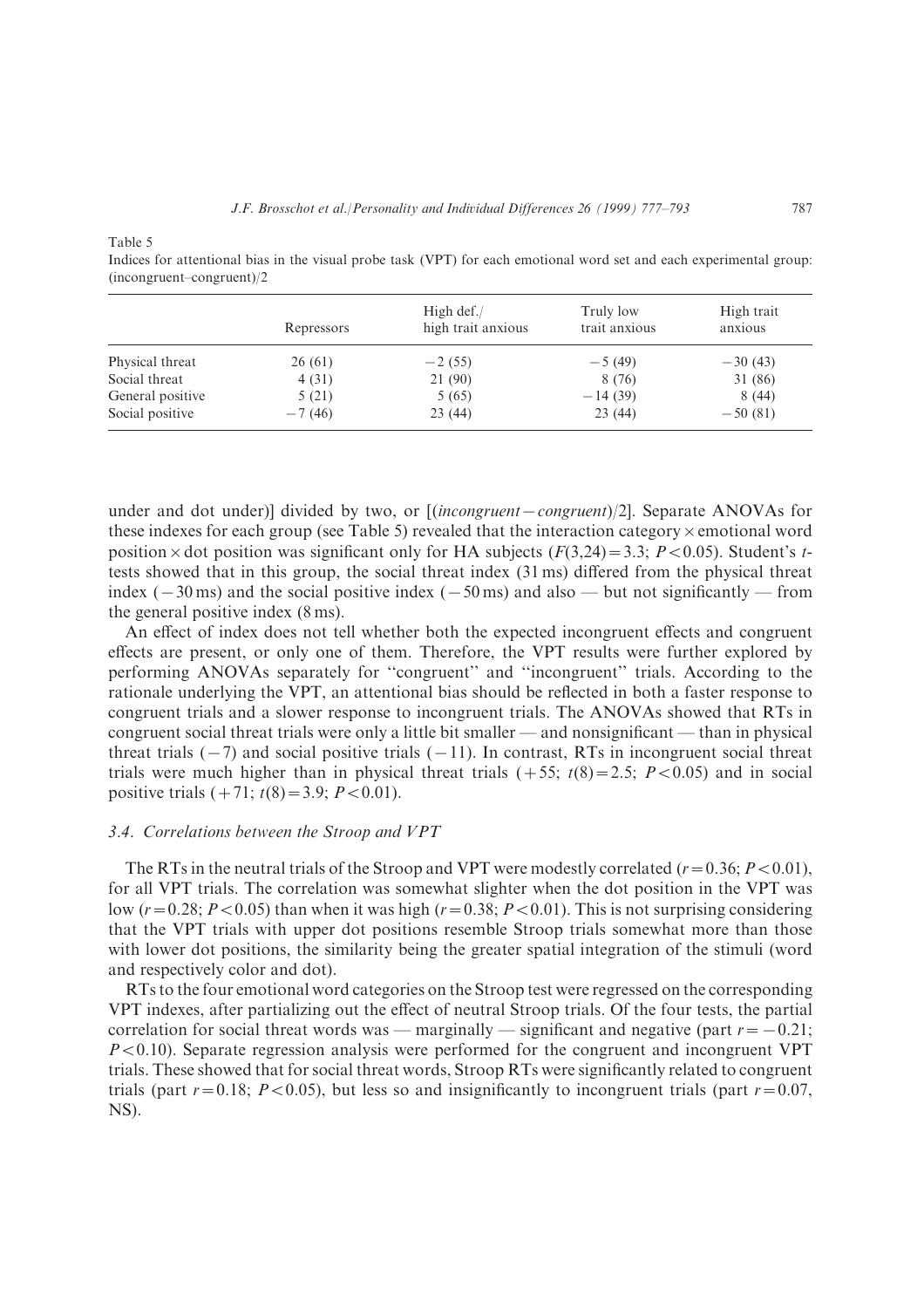## 4. Discussion

In the present study, we did not find confirmation of Dawkins and Furnham (1989) and Fox (1993) findings for repressors concerning attentional bias on the emotional Stroop task and the visual probe task. In the following, we will discuss the Stroop and VPT results, their relationship and what the results might possibly tell about different processes underlying the biases found with the two tasks.

#### 4.1. Stroop interference

With respect to the Stroop, there was no evidence of interference by threat words in repressors (REP subjects) and also not in high anxious (HA) subjects. Instead, we found that all subjects showed greater interference by physical threat words. Although no group differences involving trait anxiety and defensiveness were found, there were several effects of state anxiety. High state anxious subjects showed higher interference by physical threat words and social threat words and social positive words than by general positive words. It seems that while low state anxious subjects are only retarded in their color naming of physical threat words\ high state anxious subjects are even more retarded by physical threat words, but also by all words from the social category, irrespective of their valence.

To investigate the possibility that low power prevented a replication of Dawkins and Furnham  $(1989)$  findings, we did a power analysis based on the effect size that may be expected on the basis of their study. For interference by threat words in repressors, these authors found an effect size of  $d=0.78$ . With the p-level for Type I error being 0.05 and the power being 0.80, one needs at least a sample of 11 subjects, which is in fact the number of repressors in Dawkins and Furnham's study. In the present study, we used 15 repressors, which is associated with a power of  $0.90$  for finding a similar effect size. Thus, our failure to replicate Dawkins and Furnham (1989) finding of higher interference for threat words in repressors was not due to a lack of power. An alternative explanation of the nonreplication is that the words we used might have been less threatening than those used by Dawkins and Furnham. However, this is unlikely, because the same words had a reasonably strong effect for anxious subjects in the VPT in our study. Furthermore, incorrect identification of repressors seems unlikely. Although we did use median splits and not third splits like Myers and McKenna (1996), the average defensiveness and trait anxiety scores were comparable to other studies (Fox, 1993, 1994). Considering that Fox  $(1994)$  too was not able to replicate the group differences found by Dawkins and Furnham and Myers and McKenna (1996) but found in fact the opposite, it is now doubtful whether REP subjects differ from HA subjects in their response to threatening Stroop stimuli. Still, it is possible that with really extreme repressors, avoidant effects might be found (Myers and McKenna, 1996). The lack of significant differences between the high and low anxious groups is in line with inconsistencies in the literature of emotional Stroop interference in nonclinical anxiety. Some authors failed to find effects (Martin et al., 1991; Fox, 1994), while others succeeded (Dawkins and Furnham, 1989), particularly in conjunction with high state anxiety (MacLeod and Mathews, 1988; Fox, 1993). Our finding that only state anxiety was related to threat-induced interference is in line with these findings. Together, these results suggest that in non-clinically anxious individuals, threat-related Stroop interference might be far from robust and may be more dependent on current emotional state than in clinically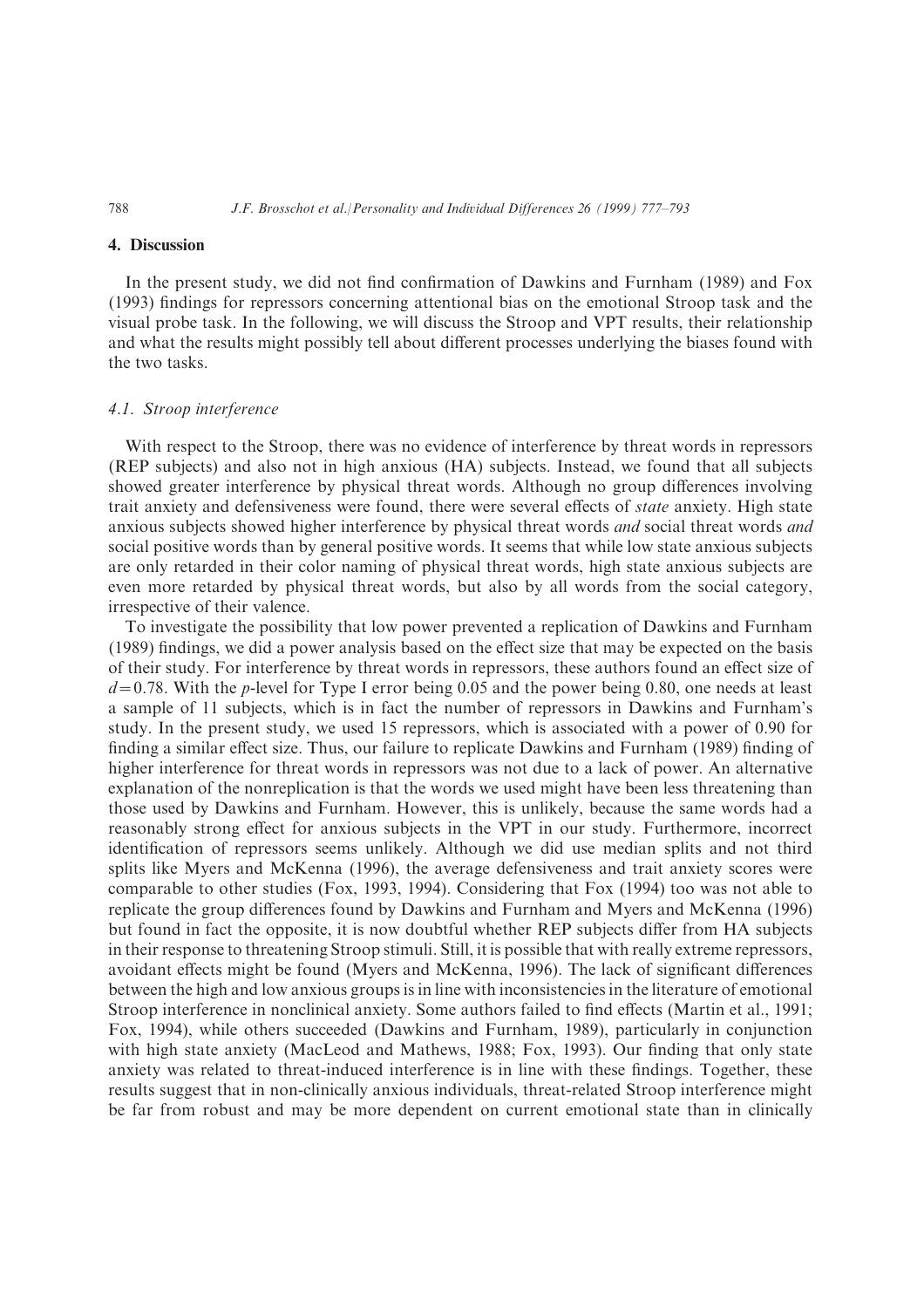anxious individuals. Moreover, in the Dawkins and Furnham study, threat-related interference effects were no longer significant when four subjects considered clinically anxious were removed from the analysis. It is also easier to find emotionally relevant stimuli for specific groups of anxiety disorders, which may be responsible for the greater emotional impact of modified Stroop tasks in these groups (e.g. Watts et al., 1986; Ehlers et al., 1988; McNally et al., 1990).

#### 4.2. Attentional allocation

With regard to the VPT, our hypothesis concerning the REP groups was not confirmed, but we partly succeeded in replicating Fox's findings (Fox, 1993). Compared to the other three groups, HA subjects showed an attentional bias for social threat words compared to physical threat and social positive words. Additional analyses revealed that the bias for social threat words was due to slower RTs to dot probes that replaced the words adjacent to the critical social threat word (the "incongruent" trials). For dot probes that replaced the critical words themselves (the "congruent" trials), there was only a very small effect. This finding is not entirely consistent with the rationale underlying the operationalization of attentional bias in the VPT. According to this rationale, attentional bias should be constituted of slower RTs in incongruent trials but also of faster RTs in congruent trials. Thus, at first glance, our results on the congruent trials seem to contradict those of several comparable studies with the VPT (MacLeod et al., 1986; Mogg et al., 1992; Fox, 1993). A more careful look at the RTs in these studies shows that this conclusion is not warranted. For example, closer examination of the table presented by Fox (1993) shows that HA subjects in her study were not faster in the congruent trials in the upper area (that is: half of the congruent trials). Only when both the social threat word and the dot appeared in the lower area were the RTs faster. Moreover, this was still only the case when congruent and incongruent trials were compared within the HA group. When the RTs in the incongruent and congruent trials are compared between groups, the following picture emerges. RTs to incongruent social threat probes were  $-$  in line with what was expected  $-$  slower in HA subjects than in TLA and REP subjects. However, the RTs of HA subjects on the *congruent* social threat trials were *also* slower. Something quite similar seems to be true for the results of MacLeod et al. (1986) and Mogg et al. (1992), using clinically anxious subjects. In their studies, the bias that was concluded to be present for anxious subjects is only apparent when RTs (not the indexes) are compared within this group and not when they are compared between groups. In a comparable investigation Broadbent and Broadbent (1988) performed a similar study, but it is not possible to infer from their results whether congruent and incongruent trials contributed disproportionately to the VPT index. They reported significant correlations between (trait and state) anxiety and the index, but not separately for different combinations of stimulus positions and they found no significant interaction of anxiety, dot position and threat position.

The conclusion that can be drawn from the results of the studies mentioned seems to be that, while anxious individuals react slower to targets somewhere other than where a threat stimulus has appeared, they are often *not faster* in responding to targets in the same position as where the threat stimulus has appeared. Fox (1993) results show that RTs may sometimes even be slower when a target replaces a threat stimulus than when it replaces a neutral stimulus. Although this conclusion may be partly contrary to conclusions from previous studies, it is in line with findings from two negative priming studies in anxious subjects  $(Fox, 1994; Kindt and Brosschot, 1997a)$ .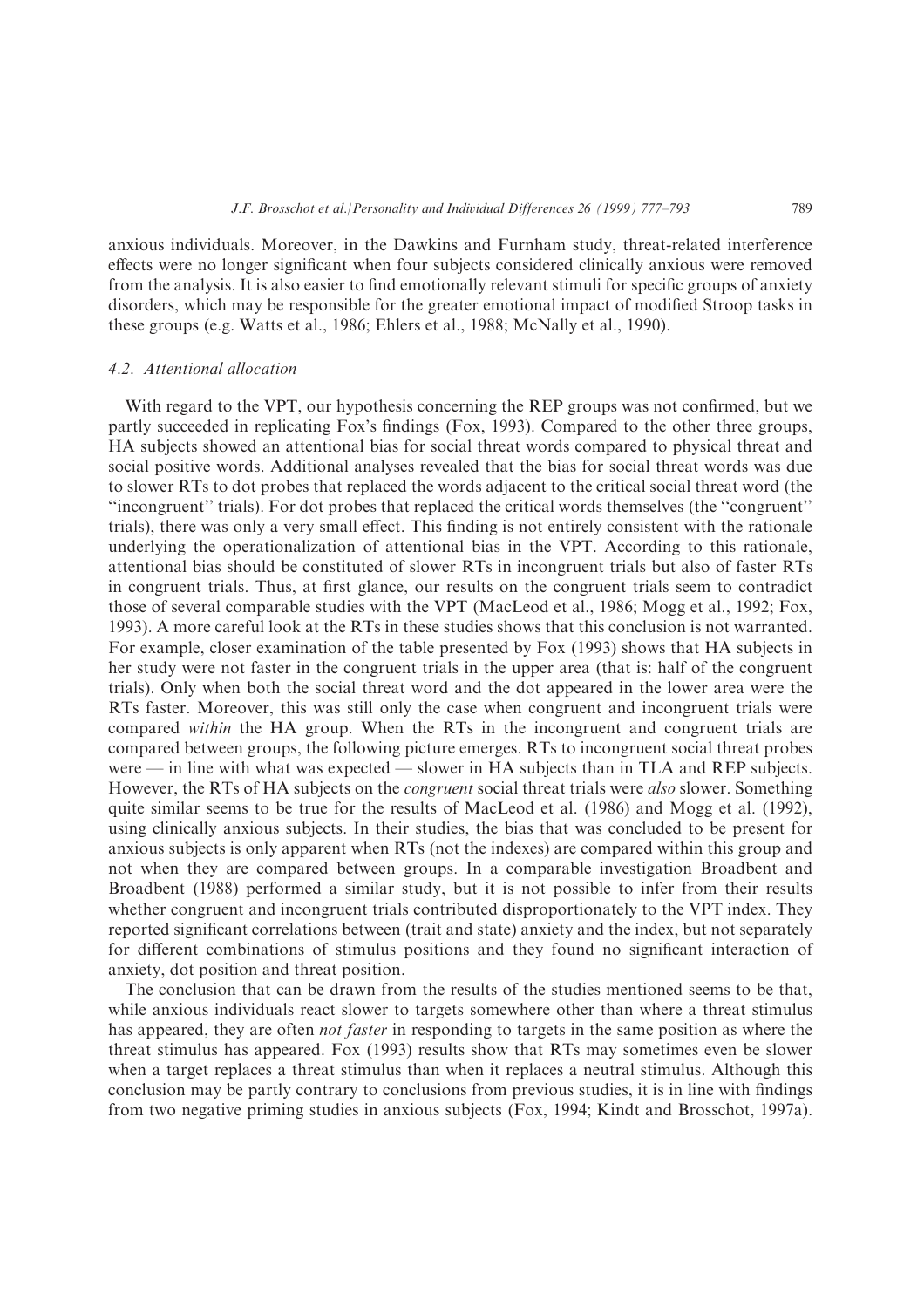In these studies, anxious subjects reacted slower to targets after a threat word had appeared, independent of its position. Moreover, both the VPT and negative priming findings are in fact consistent with Stroop interference for threat words in anxious subjects. In all these cases, reaction speed to a target seems to be hampered by the earlier or simultaneous presentation of a threat stimulus. In short, an explanation based on processing priorities (see MacLeod and Mathews, 1991) seems to fit these results better than one based on an attentional bias. This argument is further substantiated by the significant  $-$  albeit weak  $-$  positive partial correlation found between the RTs for social threat words on the Stroop and the incongruent VPT trials.

## 4.3. Relationship of Stroop and VPT bias

Regression analyses showed that only the biases for social threat words on the Stroop and VPT were weakly correlated. The lack of stronger correlations might be explained in different ways. Firstly, meaningful interference by the other word types were absent for the group as a whole. Within the subgroups, such correlations might be present, but these groups are too small to yield interpretable correlation coefficients. Secondly, the relative lack of intertask correlations of biases might indicate that one or both of the mechanisms underlying bias in the two tasks are unstable\ due to a fluctuating processing capacity within individuals. A recent experiment by our group (Kindt et al., 1996) revealed that even two techniques to measure emotional *and* standard Stroop interference (i.e. card format and trial-by-trial format) were not correlated, while there was only 30 min between the tasks, just like in the present study. Moreover, emotional Stroop interference within the same format was also not correlated over a 3-week interval in non-clinically anxious subjects (Kindt and Brosschot, 1998). From these studies it was concluded that, although interference is a consistent phenomenon in one test session, the mechanisms underlying it might be too changeable to be used as a reliable characteristic. This instability might also explain the lack of association between bias in the two tasks in the current study, especially when future studies would demonstrate that VPT bias is also highly unstable. A third possible explanation for the lack of intertask correlation in the present study is that different processes underlie the biases in the two tasks. There are other findings that seem to suggest such a conclusion.

#### 4.4. Different processes underlying Stroop and VPT bias?

An interesting point concerns the divergent findings for social positive trials. In the Stroop task, state anxious subjects showed a similar bias for social threat and social positive words\ while in the VPT, high anxious subjects demonstrated an attentional shift towards social threat words, but a shift away from social positive words. This might shed some light on the nature of the possible different processes underlying bias in the VPT and emotional Stroop interference. It seems to indicate that the two tasks tap different phases of the information processing chain. It might be argued that the extremely fast decisions required in a Stroop trial only allow for a very rough determination of the category (for example "social") and not the exact emotional valence. In the VPT, there is some time between the onset of the emotional stimulus and the target, allowing judgment of valence ("social threat" versus "social positive"). This processing phase explanation is in line with our suggestions based upon Stroop studies in phobic subjects\ that bias in the Stroop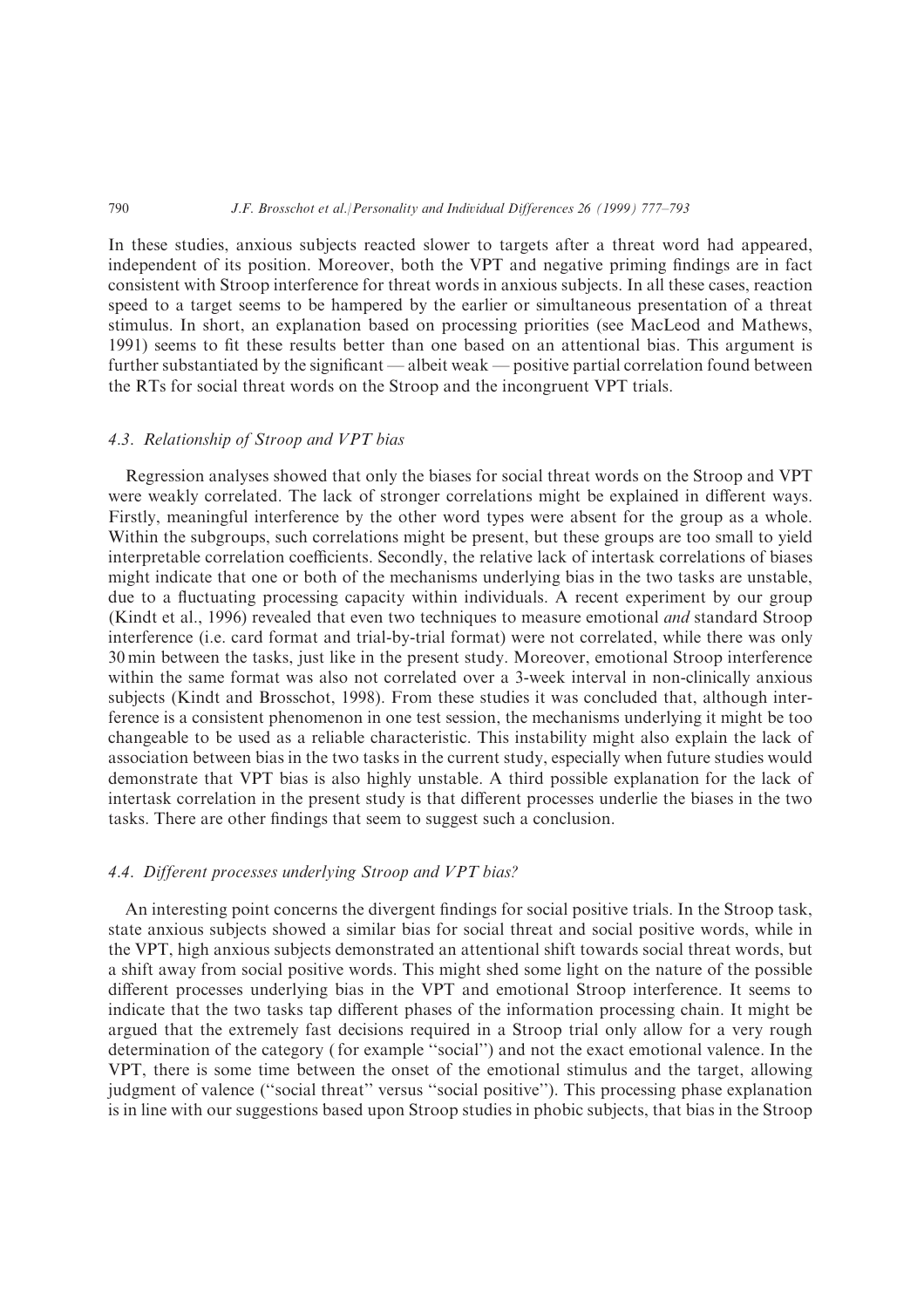seems to be triggered in a rather crude and fast on/off fashion and not in a linear way (Kindt and Brosschot,  $1997b$ .

This explanation may elucidate yet another peculiar result of the present study, which is the finding that physical threat words yielded interference in the Stroop task (for all subjects) but not in the VPT. Physical threat might be a more primary type of threat, for which a bias might be present in a very early processing phase  $-$  and sometimes even in nonanxious subjects. In a previous study, we found Stroop interference for physical threat (medical-related) words in children irrespective of their anxiety levels (Kindt et al., 1997). In the high state anxiety subjects in the present study\ the bias for physical threat words in the Stroop task is higher and a bias for social words also seems to appear. In contrast, information bias in the VPT is tapped at a later phase, in which this type of information might be more easily discarded. Instead, in this phase, anxious subjects still have a bias for social threat words. In spite of the attractiveness of this processing phase interpretation, it remains to be explained why physical threat words and social positive words should yield cognitive avoidance (i.e. a negative index) in the later phase, instead of indices of approximately zero.

#### 4.5. Some considerations about the STAI and MC

It is interesting to note that the bias for threat words found for the anxious subjects in the VPT was highly positive only for social threat words and not for physical threat words. This restriction to social threat was also reported by Dawkins and Furnham  $(1989)$  and by Fox  $(1993)$  and is probably due to the fact that the tests we used to define the groups, the STAI and the MC, are particularly concerned with social threat and not with physical threat (see also Fox, 1993). In clinical anxiety studies, no difference was found between bias for social threat words and physical threat words (MacLeod et al., 1986; Mogg et al., 1992).

A refinement in our study was that we also studied the group of high defensive/high anxious  $(HD/HA)$  individuals, a group that is absent in most other repressor studies, mainly because individuals belonging to this group are relatively scarce. We found the bias for social threat words to be restricted to the HA group. In other words, only those high anxious subjects, who are also nondefensive according to their scores on the MC show a bias for social words. This seems to qualify the VPT results for high trait anxious subjects in the earlier studies in which no  $HD/HA$ subjects were included (MacLeod and Mathews, 1988; Fox, 1993).

We conclude from the present study that, with respect to cognitive processing of threat, neither the emotional Stroop task nor the VPT are suitable to discriminate repressors from other individuals. The results with respect to anxiety may be summarized as follows. When words were presented simultaneously and integrated with the target (color), all subjects showed a bias for physical threat words\ but when state anxiety was high\ both physical and social threat words and social positive words yielded a bias. When a target (dot) appeared some time after a word, high anxious/nondefensive subjects appeared to have difficulty ignoring social threat words at another position than their attentional focus. Bias in a "fast" task like the Stroop seems to be influenced more by state anxiety and seems to reflect a rough analysis of emotional significance and thus pertain to a relatively large category of emotional information "all physical threat words and all socially related words). In contrast, bias in a "slower" task, like the VPT, seemed to be influenced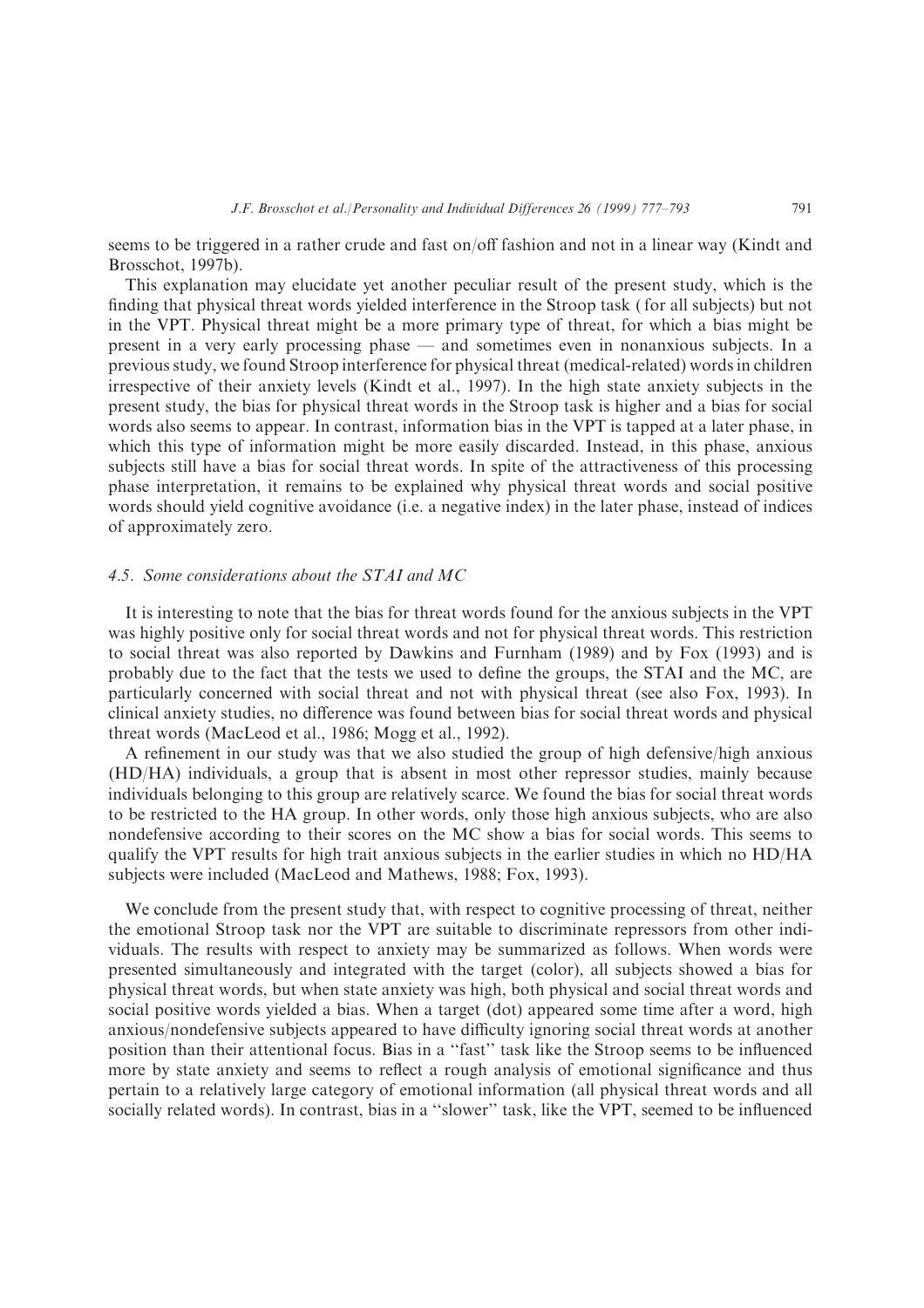by trait anxiety and seems to reflect a more refined analysis of emotional significance and may therefore be restricted to a relatively narrow category of social threat words[ Thus\ the Emotional Stroop and the VPT measure bias for emotionally relevant information, but probably at subsequent phases of information processing, involving increasingly more specified aspects of the emotional information.

#### Acknowledgements

The participation of Jos Brosschot and Corine de Ruiter was supported by postdoctoral fellowships of the Royal Netherlands Academy of Arts and Sciences. We are grateful to Oliver Gebhardt and Joseph Wiggins for their corrections of the English text.

### References

- Asendorpf, J. B., & Scherer, K. R. (1983). The discrepant repressor: Differentiation between low anxiety and high anxiety and repression by autonomic-facial-verbal patterns of behavior. Journal of Personality and Social Psychology,  $45(6)$ , 1334-1346.
- Asmundson, G. J., Sandler, L. S., Wilson, K. G., & Walker, J. R. (1992). Selective attention toward physical threat in patients with panic disorder. Journal of Anxiety Disorders,  $5(4)$ , 295–303.
- Bonanno, G. A., Davis, P. J., Singer, J. L., & Schwartz, G. E. (1991). The repressor coping style and avoidant information processing: A dichotic listening study. Journal of Research in Personality, 25, 386-401.
- Broadbent, D., & Broadbent, M. (1988). Anxiety and attentional bias: State and trait. Special issue: Information processing and the emotional disorders. *Cognition and Emotion*,  $2(3)$ ,  $165-183$ .
- Broadbent, D. E., & Gathercole, S. E. (1990). The processing of non-target words: Semantic or not?. *Quarterly Journal* of Experimental Psychology. Section A: Human Experimental Psychology,  $42(1-A)$ ,  $3-37$ .
- Crowne, D. P., & Marlowe, D. (1960). A new scale of social desirability independent of psychopathology. Journal of Consulting and Clinical Psychology,  $24(4)$ ,  $349-354$ .
- Dawkins, K., & Furnham, A. (1989). The colour naming of emotional words. British Journal of Psychology, 80, 383– 389.
- Ehlers, A., Margraf, J., Davies, S., & Roth, W. T. (1988). Selective processing of threat cues in subjects with panic attacks. Special issue: Information processing and the emotional disorders. Cognition and Emotion,  $2(3)$ ,  $201-219$ .
- Esterling, B. A., Antoni, M. H., Kumar, M., & Schneiderman, N. (1990). Emotional repression, stress disclosure responses and Epstein-Barr viral capsid antigen titers. Psychosomatic Medicine, 52, 397-410.
- Fox, E. (1993). Allocation of visual attention and anxiety. Cognition and Emotion,  $7(2)$ ,  $207-215$ .
- Fox, E. (1994). Attentional bias in anxiety: A defective inhibition hypothesis. Cognition and Emotion,  $8(2)$ , 165–195.
- Hermans, H. J. M. (1967). Motivatie en Prestatie (Motivation and Achievement). Amsterdam: Swets and Zeitlinger.
- Jamner, L. D., Schwartz, G. E., & Leigh, H. (1988). The relationship between repressive and defensive coping styles and monocyte, eosinophile and serum glucose levels: Support for the opioid peptide hypothesis of repression. Psychosomatic Medicine, 50, 567-575.
- Kindt, M., Bierman, D., & Brosschot, J. F. (1996). Stroop versus Stroop: Comparison of a card format and a singletrial format of the standard color-word Stroop task and the emotional Stroop task. Personality and Individual Differences,  $21(5)$ , 653-661.
- Kindt, M., & Brosschot, J. F. (1997). Cognitive inhibition and memory bias in phobia. British Journal of Clinical  $Psychology, 37, 103–106.$
- Kindt, M., & Brosschot, J. F. (1997). Phobia-related cognitive bias for pictorial and linguistic stimuli. Journal of Abnormal Psychology, 106, 644-648.